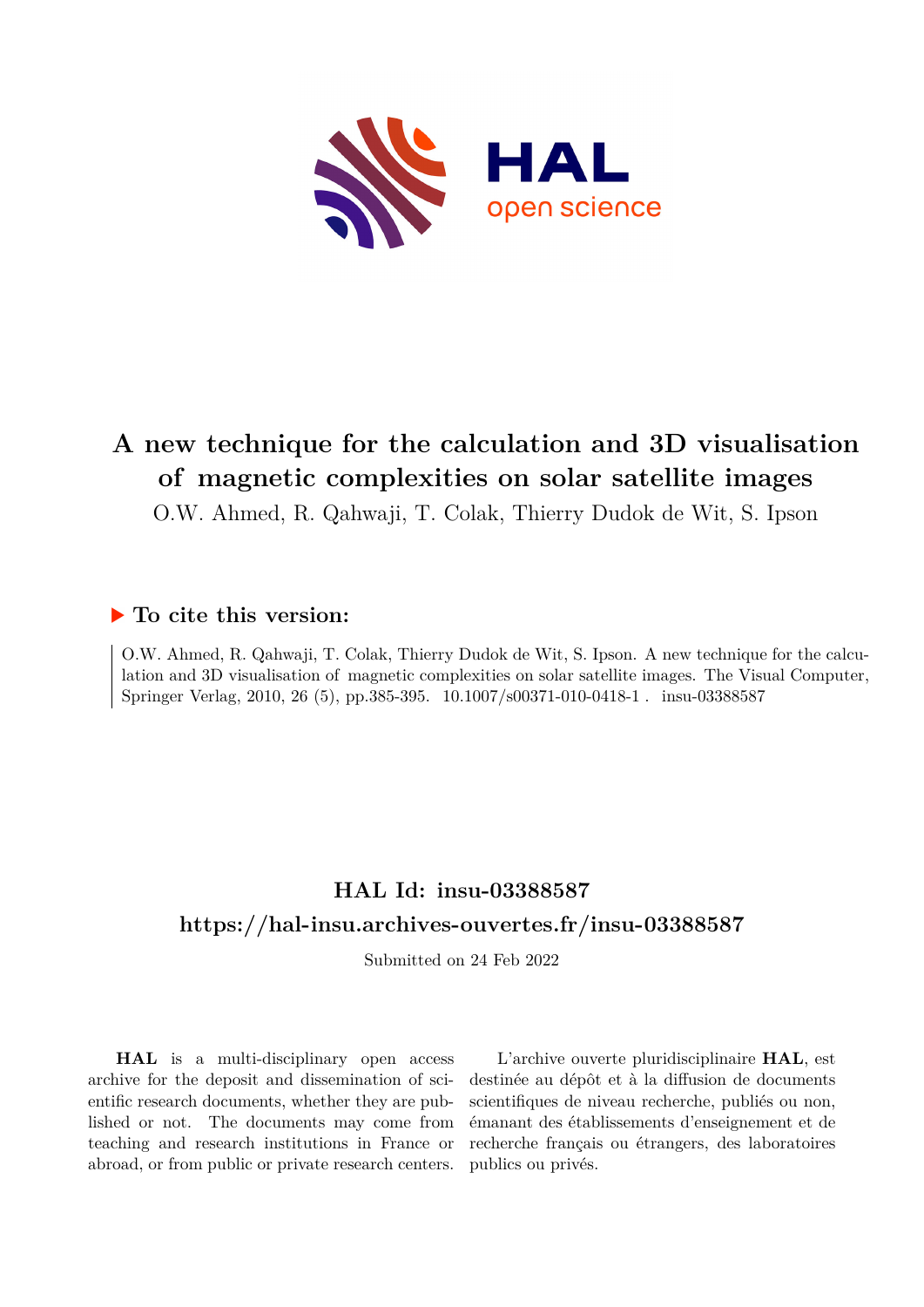# UNIVERSITY of  $\frac{1}{2}$ BRADFORD

## **A New Technique for the Calculation and 3D Visualisation of Magnetic Complexities on Solar Satellite Images**

| Item Type     | Article                                                                                                                                                                                                                   |
|---------------|---------------------------------------------------------------------------------------------------------------------------------------------------------------------------------------------------------------------------|
| Authors       | Ahmed, Omar W.; Qahwaji, Rami S.R.; Colak, Tufan; Dudok De<br>Wit, T.; Ipson, Stanley S.                                                                                                                                  |
| Citation      | Ahmed OW, Qahwaji RSR, Colak T, Dudok De Wit D and Ipson SS<br>(2010) A New Technique for the Calculation and 3D Visualisation<br>of Magnetic Complexities on Solar Satellite Images. Visual<br>Computer. 26(5): 385-355. |
| Rights        | (c) 2010 Springer Verlag. Full-text reproduced in accordance with<br>the publisher's self-archiving policy.                                                                                                               |
| Download date | 24/02/2022 16:11:21                                                                                                                                                                                                       |
| Link to Item  | http://hdl.handle.net/10454/7600                                                                                                                                                                                          |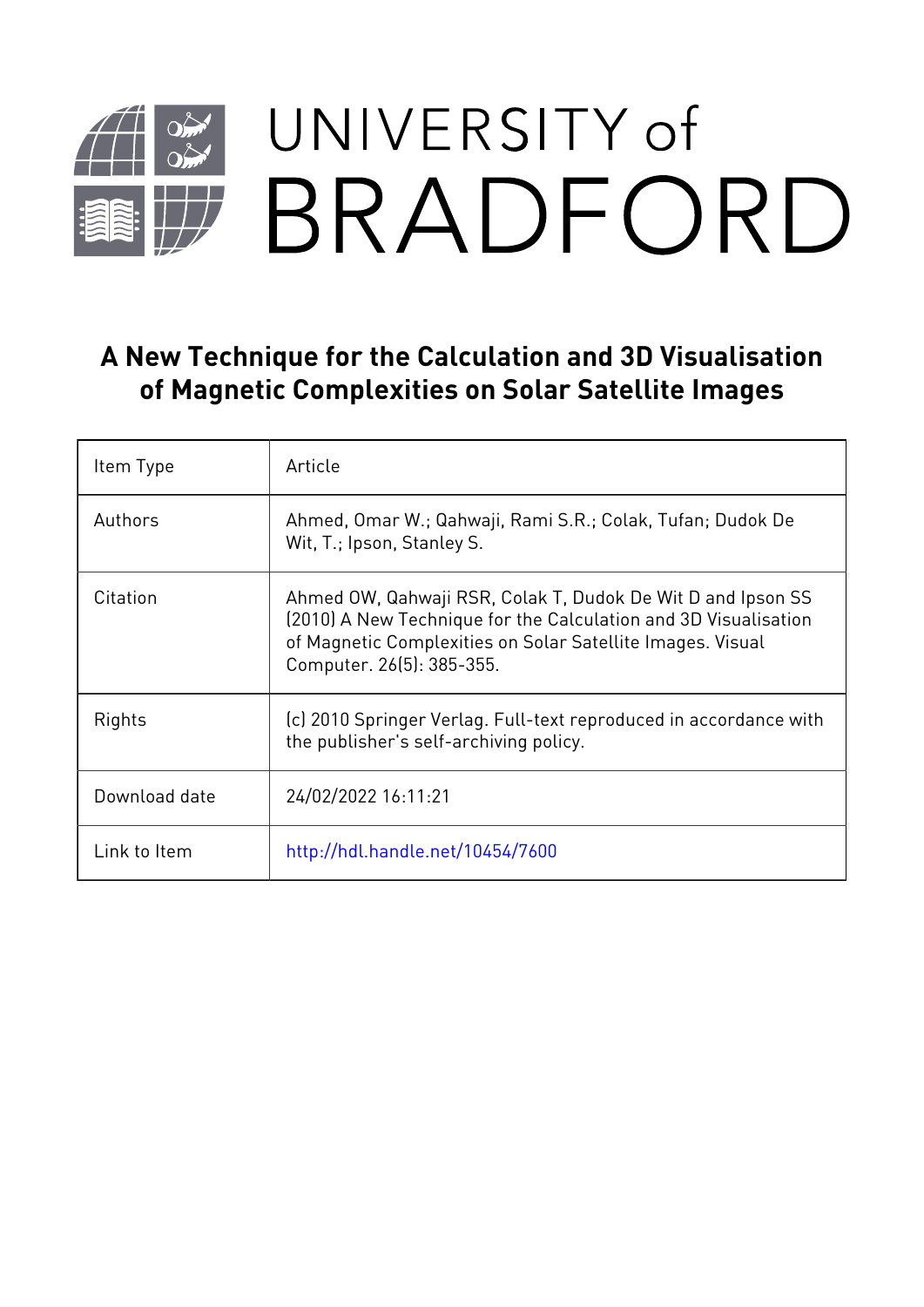

# **The University of Bradford Institutional Repository**

http://bradscholars.brad.ac.uk

This work is made available online in accordance with publisher policies. Please refer to the repository record for this item and our Policy Document available from the repository home page for further information.

To see the final version of this work please visit the publisher's website. Access to the published online version may require a subscription.

Link to original published version: http://dx.doi.org/10.1007/s00371-010-0418-1

Citation: Ahmed OW, Qahwaji RSR, Colak T, Dudok De Wit D and Ipson S (2010) A New Technique for the Calculation and 3D Visualisation of Magnetic Complexities on Solar Satellite Images. Visual Computer. 26(5): 385-355.

Copyright statement: © 2010 Springer Verlag. Full-text reproduced in accordance with the publisher's self-archiving policy.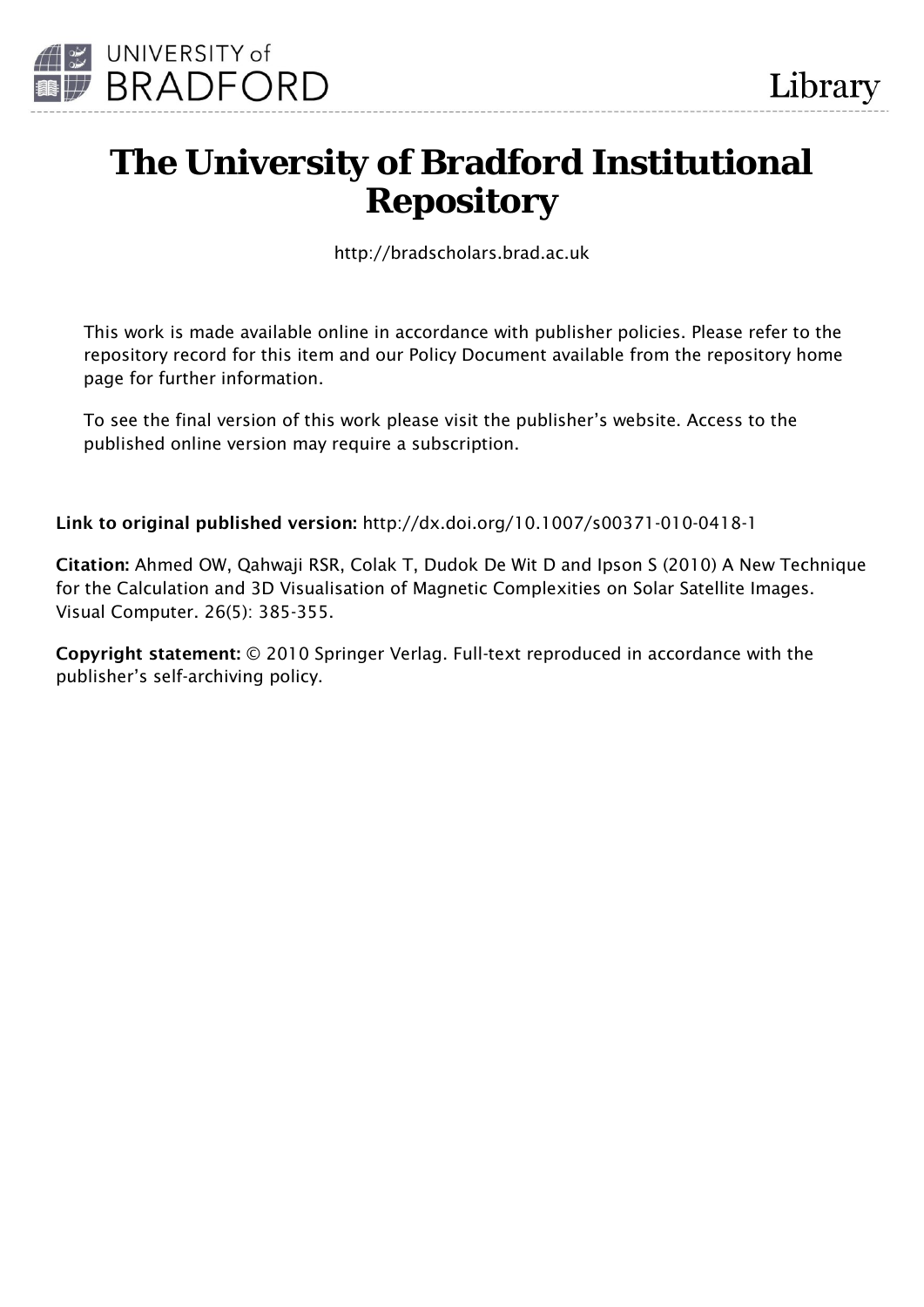#### Editorial Manager(tm) for The Visual Computer Manuscript Draft

Manuscript Number:

Title: A New Technique for the Calculation and 3D Visualisation of Magnetic Complexities on Solar Satellite Images

Article Type: Special Issue Article

Keywords: Active Regions, Solar Disk, Solar Flares, Magnetic Complexity, Energy, Satellite Images, 3D Sun.

Corresponding Author: Mr Omar Wahab Ahmed, BSc

Corresponding Author's Institution: University of Bradford

First Author: Omar Wahab Ahmed, BSc

Order of Authors: Omar Wahab Ahmed, BSc; Rami Qahwaji, BSc, MSc, Ph.D.; Tufan Colak, BSc, MSc, Ph.D. ; Thierry DUDOK DEWIT, M.A., Ph.D., Prof; Stan Ipson, BSc, Ph.D.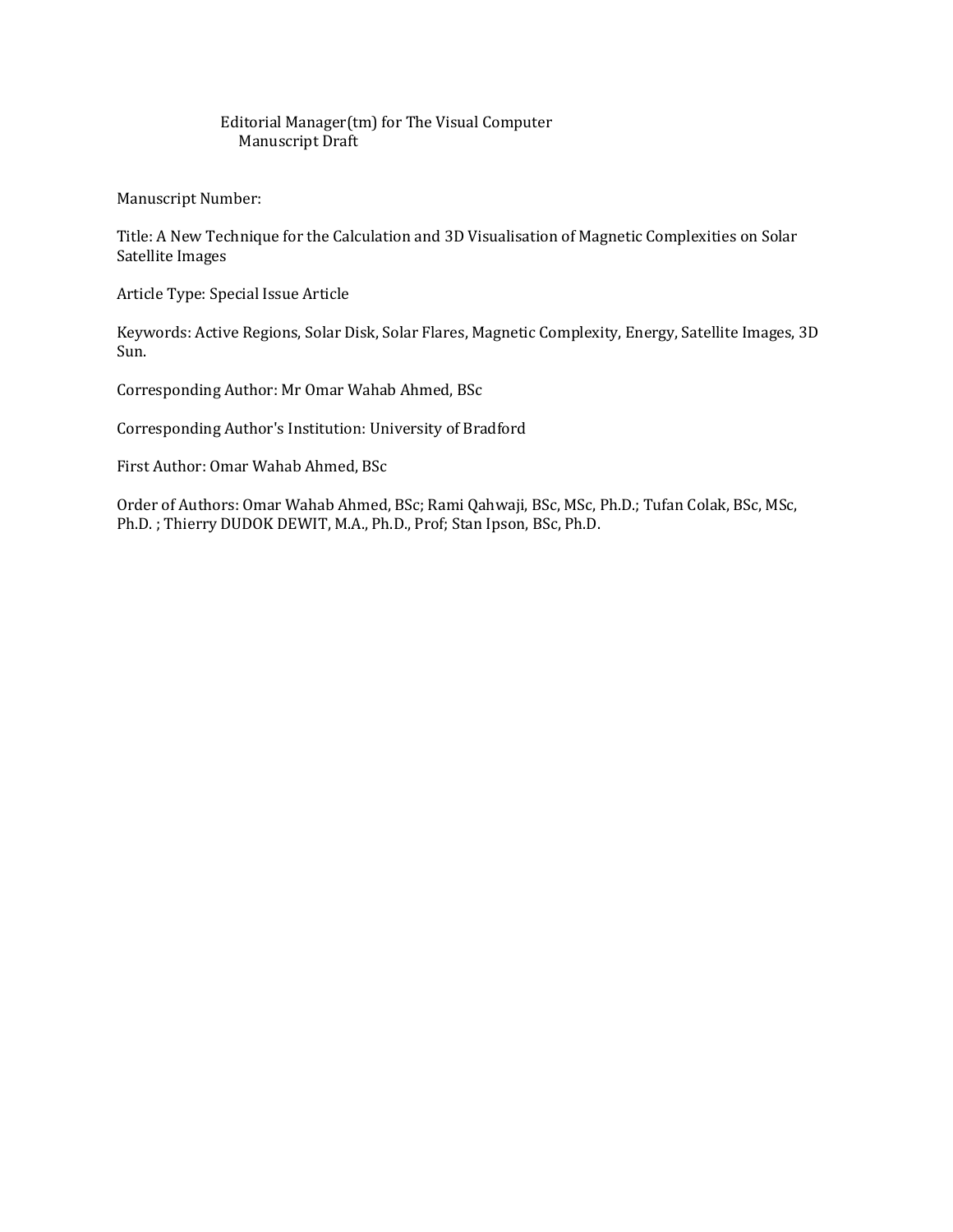# **A New Technique for the Calculation and 3D Visualisation of Magnetic Complexities on Solar Satellite Images**

O. W. AHMED<sup>1,</sup> R. QAHWAJI<sup>1</sup>, T. COLAK<sup>1</sup>, T. DUDOK DE WIT<sup>2</sup> and S. IPSON<sup>1</sup>

 *School of Computing, Informatics and Media, University of Bradford, Bradford BD7 1DP, UK LPC2E, University of Orléans, 3A Av. de la Recherche Scientifique, 45071 Orleans cedex 2, France* 

E-mails: O.W.Ahmed@bradford.ac.uk, r.s.r.qahwaji@bradford.ac.uk, t.colak@bradford.ac.uk, ddwit@cnrs-orleans.fr, S.S.Ipson@Bradford.ac.uk.

Original work presented in CyberWorlds 2009 Conference

Abstract: In this paper, we introduce two novel models for processing real-life satellite images to quantify and then visualise their magnetic structures in 3D. We believe this multidisciplinary work is a real convergence between image processing, 3D visualization and solar physics. The first model aims to calculate the value of the magnetic complexity in active regions and the solar disk. A series of experiments are carried out using this model and a relationship has been indentified between the calculated magnetic complexity values and solar flare events. The second model aims to visualise the calculated magnetic complexities in 3D colour maps in order to identify the locations of eruptive regions on the Sun. Both models demonstrate promising results and they can be potentially used in the fields of solar imaging, space weather and solar flare prediction and forecasting.

*Keywords: Active Regions, Solar Disk, Solar Flares, Magnetic Complexity, Energy, Satellite Images, 3D Sun.* 

Abbreviations MDI: Michelson Doppler Imager; SOHO: Solar and Heliospheric Observatory; ESA: European Space Agency; NASA: National Aeronautics and Space Administration; NGDC: National Geophysical Data Center; GIF; Graphic Interchange Format; NOAA: National Oceanic and Atmospheric Administration; OpenGL: Open Graphics Library; ASAP: Automated Solar Activity Prediction.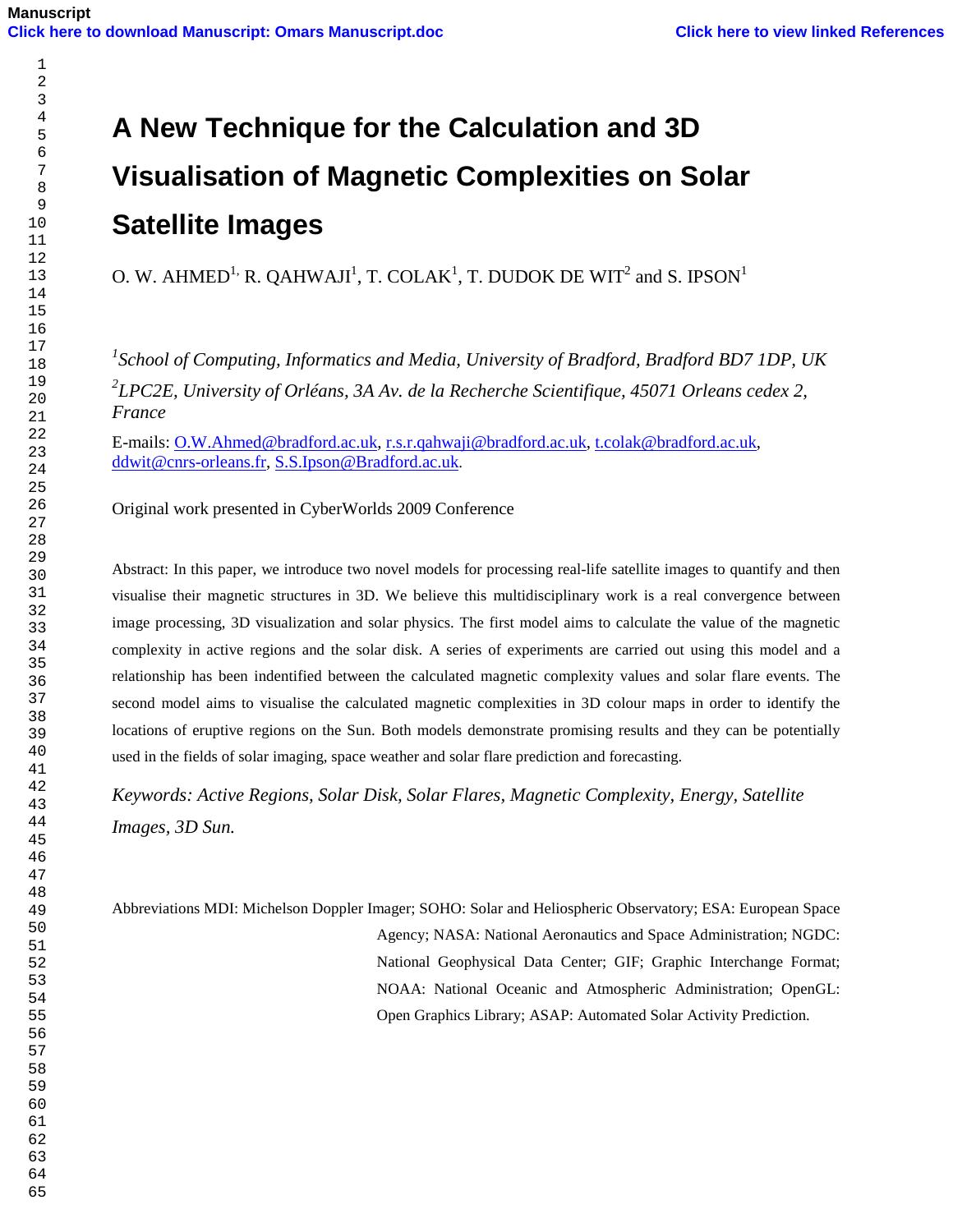#### **1. Introduction**

Research and interest in the field of space weather and solar activities is growing because of the significance of their potential impact on human lives and activities. The term space weather is applied to the space environment around the Earth and all the way to the Sun. Space weather is defined as the "conditions on the Sun and in the solar wind, magnetosphere, ionosphere, and thermosphere that can influence the performance and reliability of space-born and ground-based technological systems and can endanger human life or health. Adverse conditions in the space environment can cause disruption of satellite operations communications, navigation, and electricity power distribution grids, leading to a variety of socioeconomic losses" [1] [2] [3]. In the past, few solar activities have affected the Earth and caused notable damage. In March 1989, power grids in north-east Canada collapsed during a great geomagnetic storm which left millions of people without electricity [4]. Another large event occurred during the end of Ocober beginning of November 2003 period, when the largest ever recorded X-ray flare occurred, known as the Halloween solar storm. It damaged 28 satellites, knocking two out of commission, causing airplane routes to be diverted and power failures in Sweden and other countries [5] [6]. Thus, there is an urgent need to develop preventative measures capable of reducing the risks associated with space weather events, by introducing either a system design or efficient warning and prediction systems [3] [7]. This will allow industries at risk to take preventave measures to avoid or mitigate the consequences of these events. Space weather and solar activities are both directly influenced by the Sun. As such it is important to study the Sun and its activities in order to have a good underdanding of its influence on space weather [1]. Solar flares are the most remarkable solar activities which drive space weather and affect the terrestrial enviromnent as they spew vast quantities of radition and charged particles into space [8] [9]. Flares are defined as sudden, rapid, and intense variations in brightness that occurs when the magnetic energy that has built up in the solar atmosphere is suddenly released, over a period lasting from minutes to hours. Flares emit strong radiation such as radio waves, X-rays and gamma rays, and energetic particles (protons and electrons) [10]. Solar flares mostly occur in active regions, as such, it is important to study active regions in order to have a good understanding of flares. Active regions are regions on the Sun usually form with sunspots, and they are studied in order to forecast solar activities. Solar active regions are associated with particularly strong and complex magnetic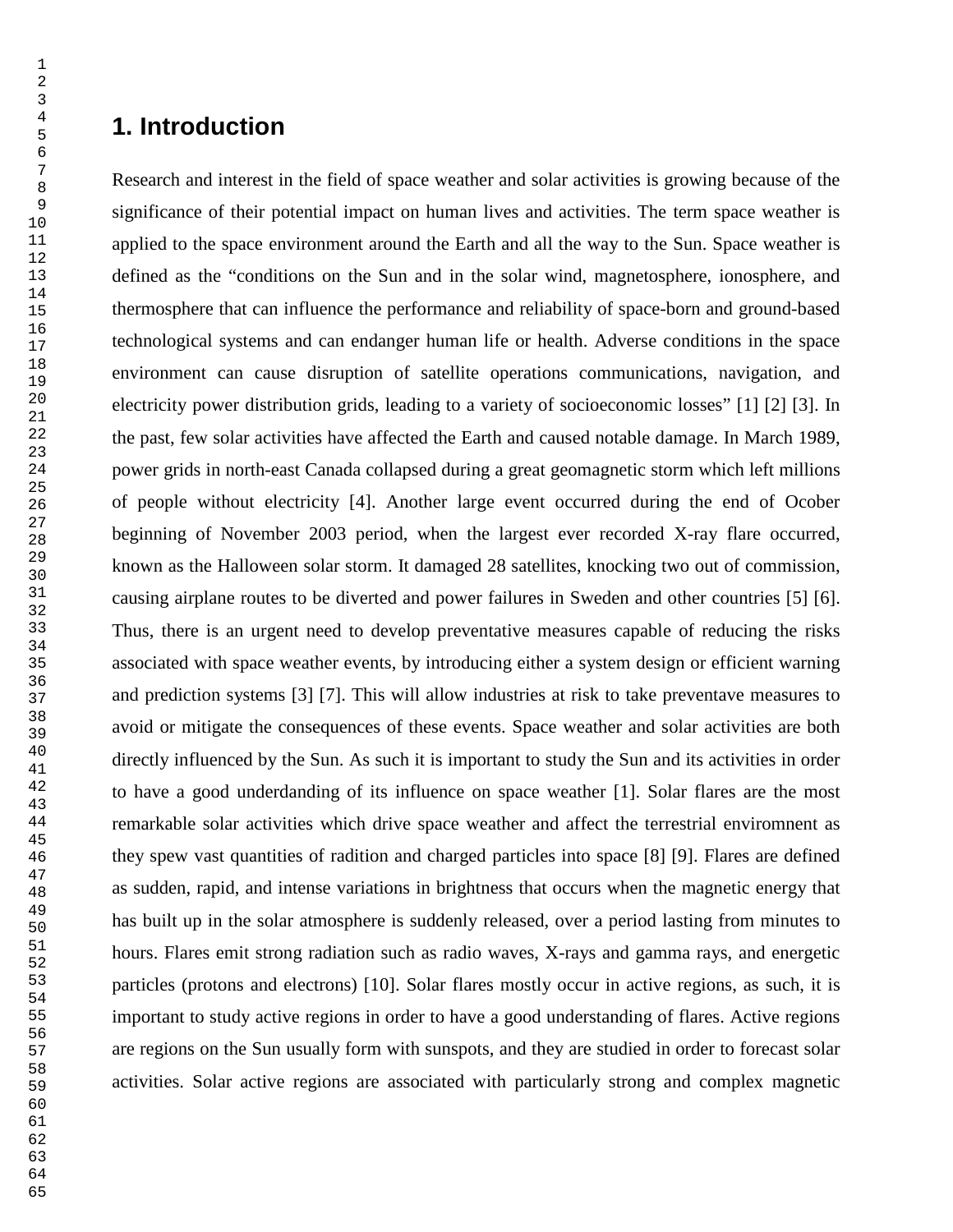fields, which emerge through the photosphere into the chromosphere and corona. This creates suitable conditions for the release of enormous amounts of energy in the form of solar flares. Understanding this energy is important as it aids the prediction of solar eruptions, such as solar flares as well as other solar activities.

The work presented here demonstrates recent developments in our ongoing efforts to design a web-based, automatic and real-time system for predicting and forecasting solar flares. Two new models are introduced in this paper. Both models were executed using daily solar images captured by MDI (Michelson Doppler Imager) instrument on board of the SOHO (Solar & Heliospheric Observatory) satellite [11]. The first model introduces a method to calculate the magnetic complexity in active regions and in the solar disk for the purpose of solar flare prediction. The magnetic complexity calculation model is based on the famous physical Ising model [12]. The Ising model has been modified to fit the nature of this application. The method introduced here is the latest updated version, which is better fitted to imitate the property of the magnetic fields connections in active regions. More details about the original Ising model and the earlier models can be found in our previous publications [13] [14]. The magnetic complexities were calculated for number of different groups of active regions and solar disk samples. Then, their values were plotted against flare events that have occurred during the same period and location. This has revealed a clear relationship between the recorded magnetic complexities and flare events. The second model visualise the solar disk, active regions, and the calculated magnetic complexity in 3D colour maps. This model reconstructs the studied magnetogram image and represents it for 3D view. Also the model can view 3D colour map of active regions according to their polarity or to the calculated magnetic complexity. This can identify the potentially eruptive regions. The models proposed in this paper offer a new approach to observe solar images for the purpose of solar flare prediction and forecasting.

This paper is organized as follows: solar data sources are introduced in section 2. Section 3 introduces the magnetic complexity calculation model and how it has been used to calculate the magnetic complexity in active regions and in the solar disk. Section 4 describes the 3D visualisation model. Finally, the conclusion and future work is discussed in section 5.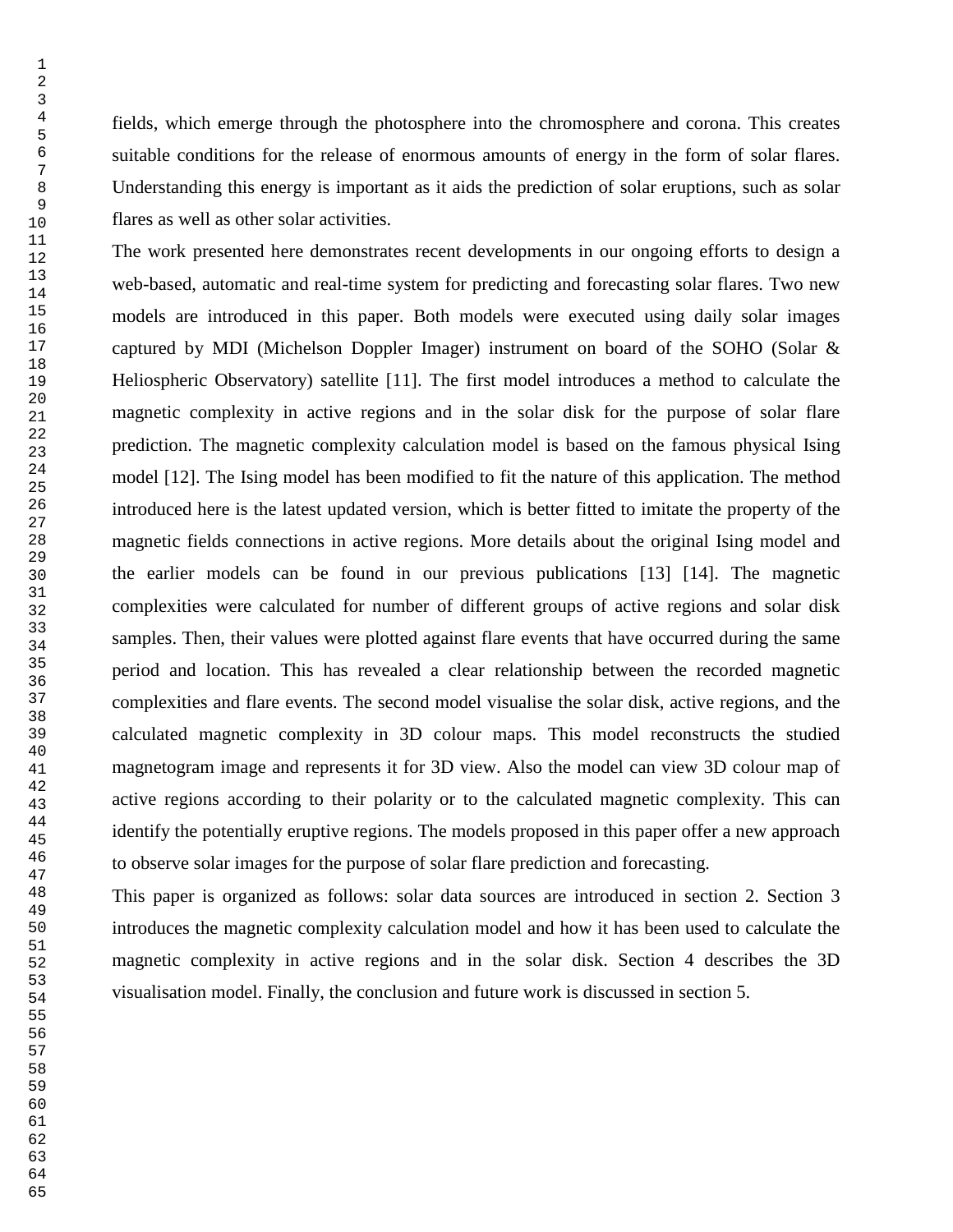#### **2. Solar Data**

#### **2.1. Satellite Images**

SOHO/MDI magnetogram images have been used in this work. These images are captured by MDI (Michelson Doppler Imager) instrument, which is on board the SOHO (Solar and Heliospheric Observatory) satellite. SOHO is a project of international cooperation between ESA (European Space Agency) and NASA (National Aeronautics and Space Administration). SOHO/MDI magnetogram images are available publically online<sup>1</sup> in GIF format (Graphic Interchange Format). The magnetogram images record the line-of-sight components of the magnetic fields on the solar disk [15] as shown in Figure 1. These images are used in this work because they show the strength and location of the magnetic fields on the Sun, which makes them well suited for magnetic complexity calculation method. There are around 15 SOHO/MDI magnetogram images available per day. Every two images are separated by approximately a 90 minute gap. This is beneficial for the use of the proposed models in terms of tracking the changes in the magnetic complexity values of the active regions in relation to flare occurrence. MDI magnetogram images are in grayscale, where pixel intensities range from 0-255. The minimum pixel intensity value represents black, while the maximum pixel intensity value represents white. Each colour represents the magnetic polarity distribution on the solar disk. The gray areas indicate regions with minimum magnetic energies, while the black and white regions indicate strong magnetic fields. The black regions indicate "south" magnetic polarity (pointing towards the Sun), while white regions indicate "north" magnetic polarity (pointing outwards) [16].

#### **2.2. NGDC Flare Catalogues**

 $\overline{a}$ 

Solar flare catalogues obtained from the National Geophysical Data Center (NGDC) have also been used in this work. These catalogues are available for public access online<sup>2</sup>. NGDC holds one of the most comprehensive public databases for solar features and activities records from

<sup>&</sup>lt;sup>1</sup> http://soi.stanford.edu/production/mag\_gifs.html

<sup>&</sup>lt;sup>2</sup> ftp://ftp.ngdc.noaa.gov/STP/SOLAR\_DATA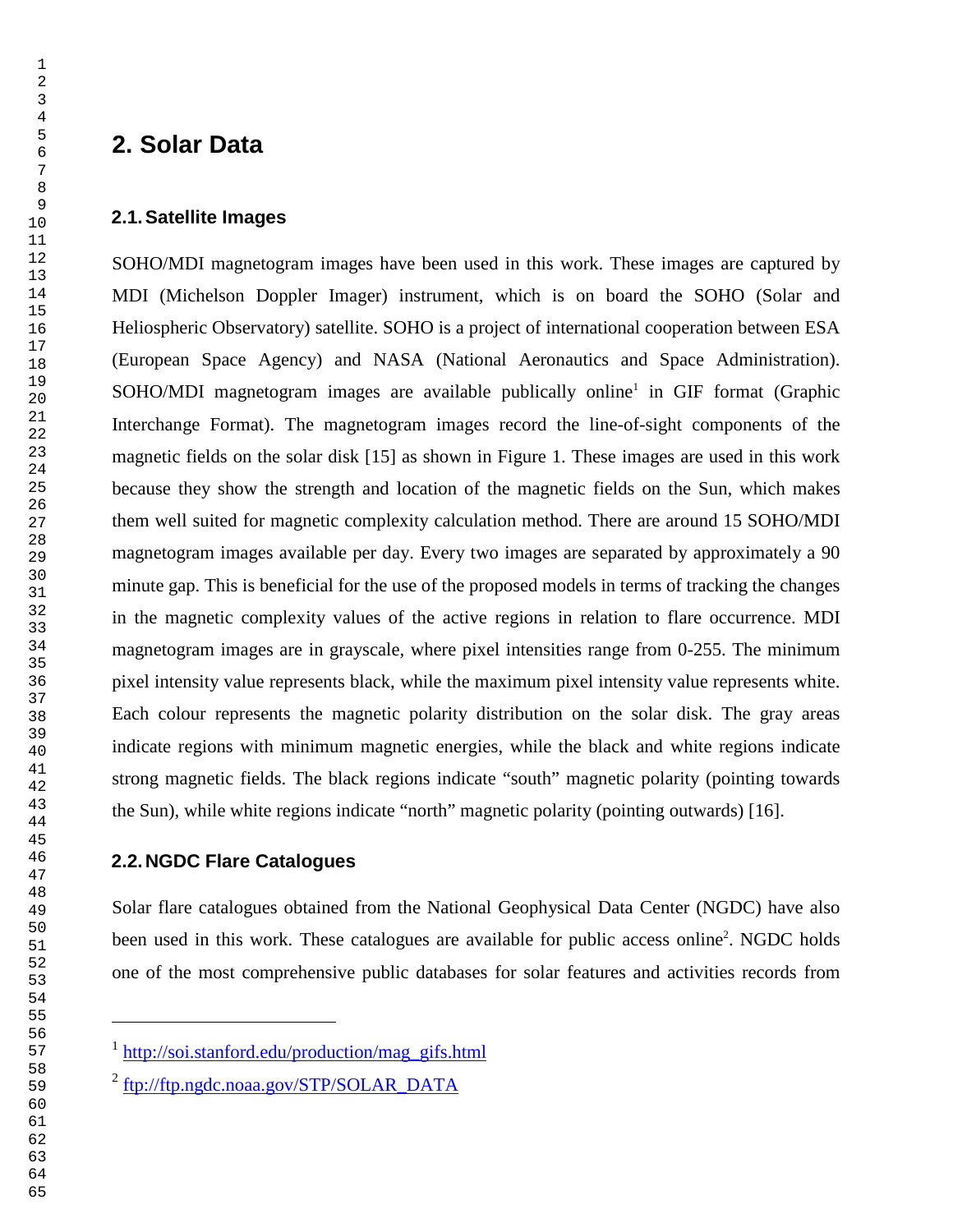several observatories around the world. The NGDC flare events catalogues include full details about flares, such as flare's date, time, location, classification, intensity and NOAA number. Flares are classified according to their X-ray brightness as follows: A, B, C, M, or X. A and B flares are the weakest, while M and X flares are the strongest. C flares are weak in comparison to M and X flares and they could have few noticeable impacts on space weather. M and X flares are more related to major impacts on space weather, especially X flares. The NOAA number is a unique number, for each active region, given by the National Oceanic and Atmospheric Administration (NOAA). Using the NOAA number, flares can be assigned to the active regions that they have originated from. However, not all of the recorded flares are assigned to a NOAA number. This could be related to the difficulty of assigning a flare to the right active region, especially during solar maximum when in some scenarios active regions could be attached to or in a group of complex active regions, or the recorded flare might have occurred on the far side of the Sun.

#### **3. The Magnetic Complexity Model**

The idea of the magnetic complexity calculation model is based on the relationship between the energy stored in the magnetic fields of active regions and flares erupting from these regions. The magnetic complexity calculation model is derived from the Ising model. The Ising model is used for the analysis of magnetic interactions and structures of ferromagnetic substances [12]. This model allows for the simplification of complex interactions, since it has been successfully employed in several areas of science. The Ising model has been applied to many physical systems such as: magnetism, binary alloys, and the liquid-gas transition [17]. The model was also used in biology to model neural networks, flocking birds and beating heart cells [18] [19] [20]. Between 1969 and 1997, more than 12,000 papers were published using this model in different applications, which shows the importance and potential of this model [21]. For the first time, the Ising model has been modified and then applied to model the properties of magnetic fields formation in active regions and calculate the magnetic complexity of active regions. More details about the original Ising model and the first attempts of the modified model can be obtained in our previous publications [13] [14]. However, further modifications have been applied to the model since the first attempts in modifying the Ising model. To avoid confusion, it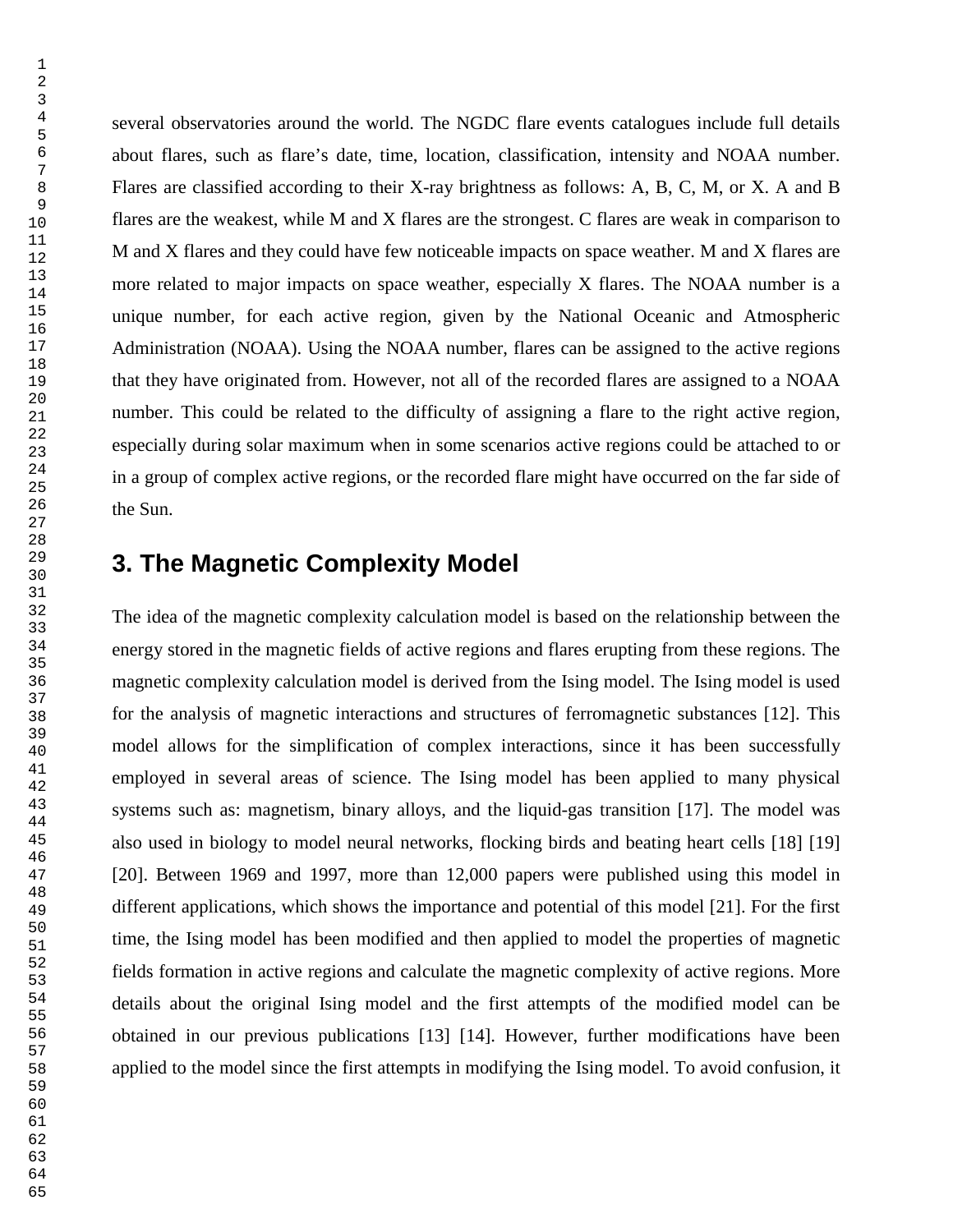is worth mentioning that the "magnetic complexity" have also been declared as the "energy" in our previous publications. However, the new model imitates the magnetic configurations in active regions, which are the key factor in flare occurrence, to provide more accurate results. The calculated values should provide a new way to indicate the flaring and non-flaring active regions, or even flare classifications. Also, the magnetic complexity calculation model has been applied to calculate the overall magnetic complexity on the solar disk. This will provide a measure of the overall magnetic activities on the front-side of the Sun, and therefore can be an important indicator for flare occurrences in general.

SOHO/MDI magnetogram images are used in this work. The magnetogram images are processed and represented in a 2D grid, according to pixel intensities. Each pixel value in the magnetogram image is represented in the grid as follows:

- Pixel intensity values between 0 and 30 represent the *black* areas in the image. These areas indicate a south magnetic polarity and are represented as -1 in the grid.
- Pixel intensity values between 230 and 255 represent the *white* areas in the image. These areas indicate a north magnetic polarity and are represented as +1 in the grid.
- Pixel intensity values between 31 and 229 represent the *gray* areas in the image. These areas indicate minimum magnetic energies and are represented as 0 in the grid.

The magnetic complexity is calculated using Equation 1, which only takes the following values as an input: +1 and -1. In the equation**,** *Si* represents the north polarity areas only (+1), and *Sj* represents the south polarity areas only (-1). The magnetic fields in active regions loop from the positive magnetic fields to the negative magnetic fields. This property has been applied to the calculation method. The multiplication goes only from the values representing the positive magnetic fields  $(S_i = +1)$  to the negative magnetic fields  $(S_j = -1)$ , ignoring the weak polarity areas (0) as shown in Figure 2, taking into consideration the distance (*d*) between the interacting spins. *N* is the number of the total spins (the size of the 2-D grid). *E* is the total energy or the magnetic complexity, and it is unit-less.

$$
E = -\sum_{i,j}^{N} \frac{Si Sj}{d^2} \tag{1}
$$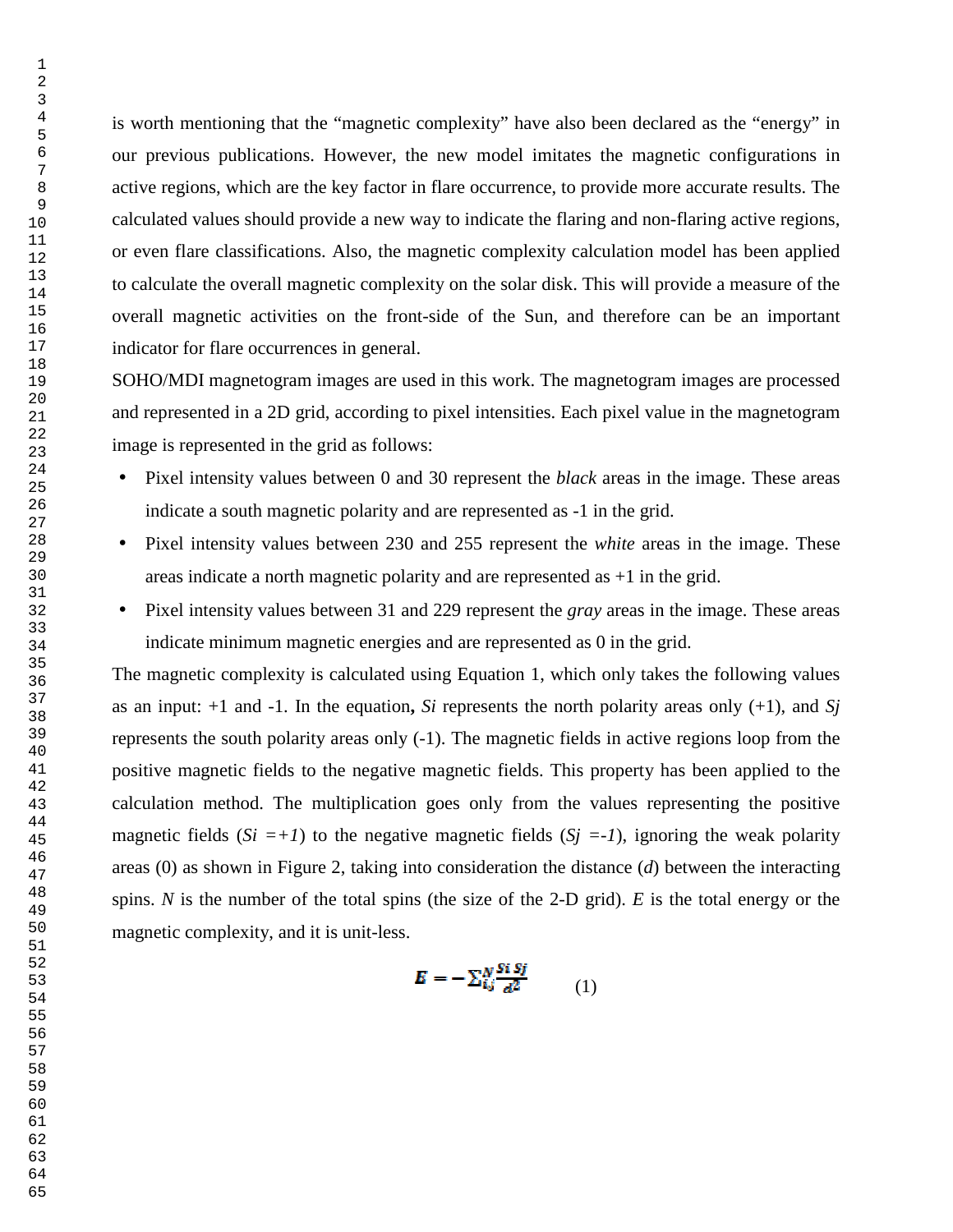#### **3.1. Calculating the Magnetic Complexity in Active Regions**

A number of image processing techniques are applied to the MDI magnetogram images, prior to calculating the magnetic complexity in active regions. These procedures are summarized as follows:

- MDI magnetograms record the line-of-sight component of the magnetic fields on the solar disk. In this work it is important to have the magnetic fields of the MDI magnetogram images represented accurately. Due to the projection effect, it was noticed that active regions located near the solar limb were distorted and it was difficult to observe and record the lineof-sight component of the magnetic fields in these regions. Data far from the solar disk is less reliable because of the observing angle correction factor [22]. This leads to inaccurate representations of the active regions located near the solar limb. In order to resolve this problem, the MDI magnetogram image has been re-mapped using the method conducted in [23]. The magnetogram image is re-mapped from Heliocentric Cartesian coordinates to Carrington Heliographic coordinates. Then, the solar disk is shifted so the investigated active region located in the center of the image. This is done by selecting the solar disk image which has the active region under investigation located on around zero longitude, in order to use the active region time and location information as a reference point in the shifting process. Finally, the solar disk is re-mapped again to Heliocentric Cartesian coordinates. The resulting image shows the solar disk is shifted and the active region under investigation is located in the center of the image, as shown in Figure 3.
- Despite the remapping process, it was noticed that several active regions located near the solar limb were still distorted. Therefore, active regions located above 45° from the center of the solar disk were discarded.
- Most of the MDI magnetogram images used in this work included a random noise. Hence, it was necessary to apply an image filtering method to reduce the noise in these images. A  $(3 \times$ 3) Median filter was applied for this purpose. This filter is quite popular due to the excellent noise reduction capability it can provide for certain types of random noise [24]. An example of an active region image before and after applying the median filter is shown in Figure 4. This means that the new algorithm is more likely to achieve reliable results because better quality images are used.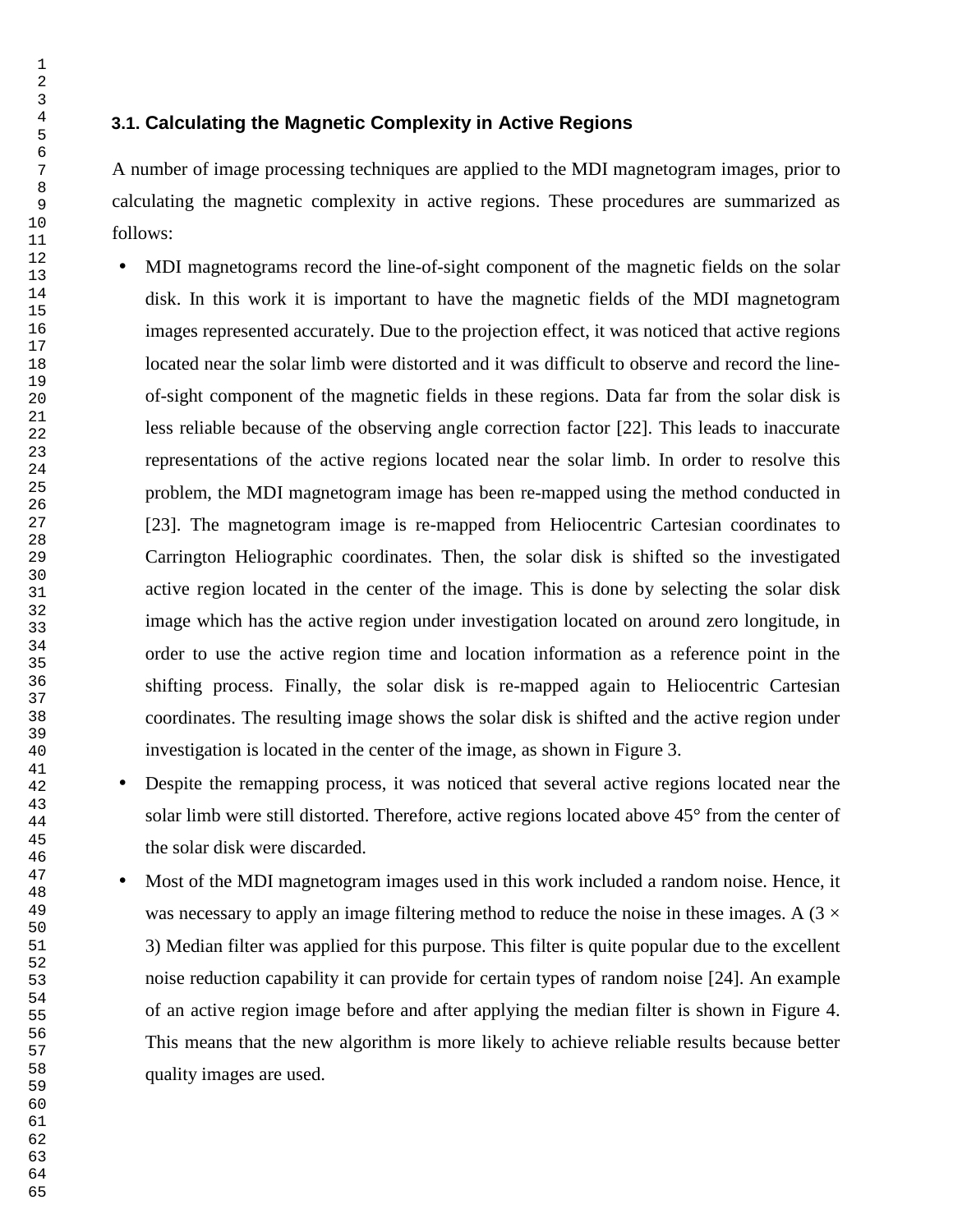• The active region under investigation is detected and cropped from the magnetogram image in order to calculate the magnetic complexity using Equation 1, as explained previously.

A number of active regions candidates selected from different period of times, during solar minimum and solar maximum, were experimented with. The NOAA number and date of these active regions are: (*10308* 08/03/2003-18/03/2003), (*10314* 13/03/2003-18/03/2003), (*10365* 20/05/2003-01/06/2003), (*10482* 17/10/2003-27/10/2003), (*10484* 17/10/2003-30/10/2003), (*10486* 25/10/2003-03/11/2003), (*10488* 25/10/2003-03/11/2003), (*10507* 19/11/2003- 30/11/2003), (*9393* 24/03/2001-02/04/2001), (*10956* 17/05/2007-21/05/2007). The calculated magnetic complexity values for each of the investigated active regions were compared to the flares that erupted from the same region, and they are both plotted against time. As a conclusion, these active regions have been classified according to their magnetic complexity values as follows:

- 1. *Non-Flaring Active Regions, Magnetic Complexity < 500*. These active regions were holding very low energy and occasionally were accompanied with few B flares. This can be seen in region 482 as shown in Figure 5.
- 2. *Steady Increase Regions, 500 < Magnetic Complexity < 10,000*. Active regions within this range usually had a gradual increase in their energy. Flares of type C, M and X erupted as the energy increased. Also, it has been noticed that flares occurred as groups separated by approximately 10 hours. This can be seen in region 365, shown in Figure 6.
- 3. *Highly Energetic Regions, Magnetic Complexity > 10,000.* These active regions were holding very high energy, accompanied by high number of flares of type C, M and X. Also, it has been noticed that erupted flares were separated by short time intervals. This can be seen in region 9393, shown in Figure 7.

Also, it was noticed that the number of flares increases as the energy (magnetic complexity) increases. As a conclusion, these outcomes show a good indication of the state of active regions in relation to flare occurrences.

#### **3.2. Calculating the Magnetic Complexity in the Solar Disk**

On many occasions, especially during the solar maximum when the number of sunspots and active regions is high, it is difficult to assign some of the erupted flares to the active regions that they originated from. This is because either there are groups of complex active regions adjacent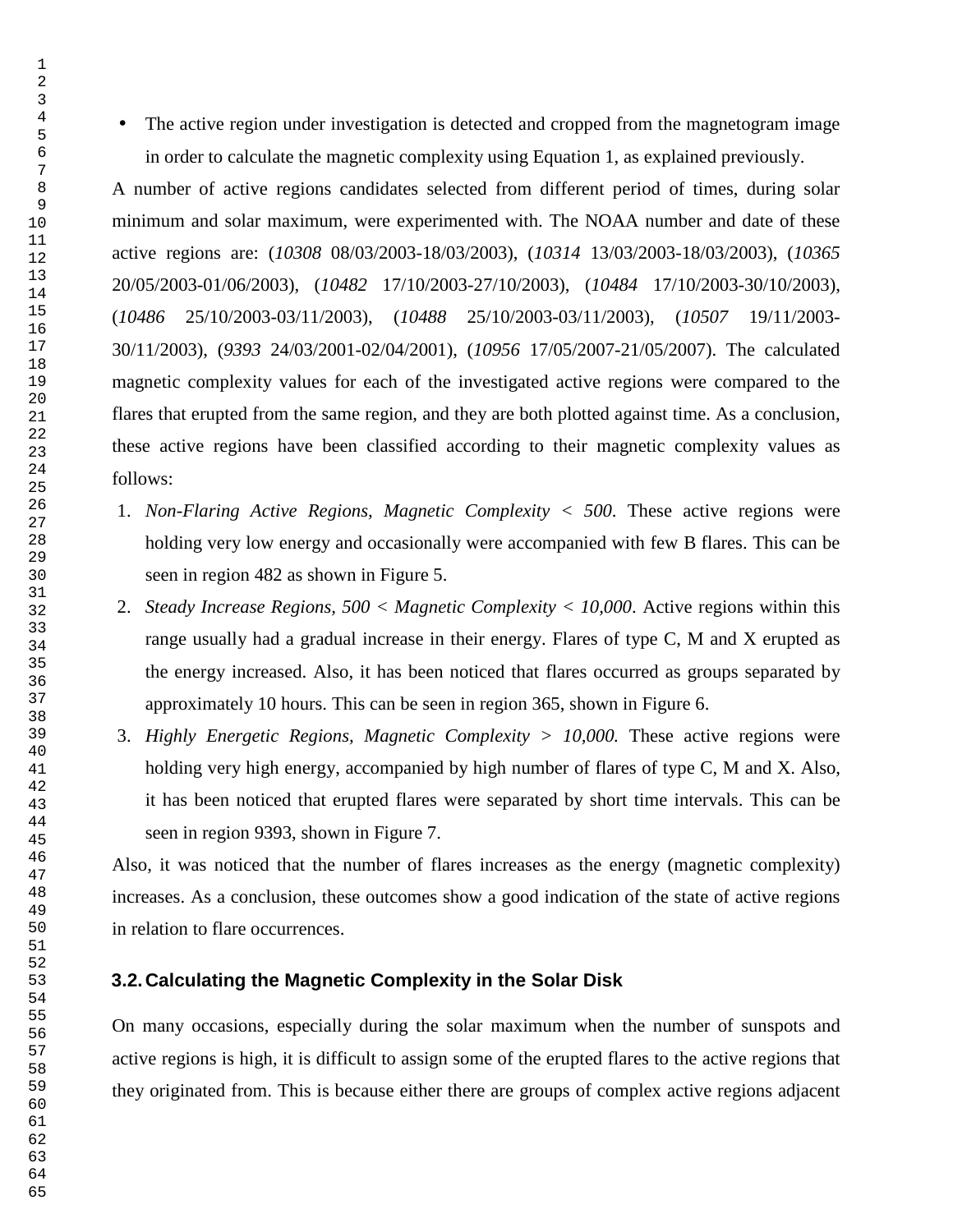to one other, or the flare might have occurred on the backside of the Sun. Therefore it is important to have an indicator to reflect the overall status of the solar disk. Based on this, we are introducing a new technique to calculate the solar disk magnetic complexity. The ideology of this method is comparable to the solar cycle and it can be used to determining the overall solar activities on the Sun, which could be useful for flare prediction. A summary of the method's processes is described below:

- The MDI magnetogram image is filtered using the Median filter. This is similar to the approach explained in section 3.1.
- The solar disk is detected in order to exclude the black areas around the disk.
- The magnetic complexity of the solar disk is calculated using Equation 1, as explained previously.

This method has been experimented using MDI magnetogram images over a number of months; April 2001, June 2003, March 2001, March 2003, May 2003, May 2005, May 2007, November 2003, October 2003 and October 2004. The calculated values have been plotted against flares that occurred during the same period. A clear relationship can be noticed between both curves in the plots. As a conclusion, it was noticed that the number of flare events increases with the increase of the solar disk magnetic complexity (energy), and vice versa. Some of the results are shown in Figure 8, Figure 9, and Figure 10.

# **4. 3D Visualisation of the Magnetic Complexities on the Solar Disk**

A new tool has been developed using OpenGL (Open Graphics Library) program to visualise the solar disk, active regions, and the calculated magnetic complexity in terms of 3D colour maps. The 3D colour maps offer a new approach to visualise active regions across the solar disk according to their polarities or to their magnetic complexities. This is very useful in terms of identifying the potentially eruptive areas on the solar disk. Viewing the Sun in 3D is very advantageous in comparison with the regular 2D images, as it offers different viewing experience i.e. zooming in/out and navigating through the Sun and solar activities. Also it offers a better viewing of solar activities located near the solar limb. This tool is very constructive, it offers a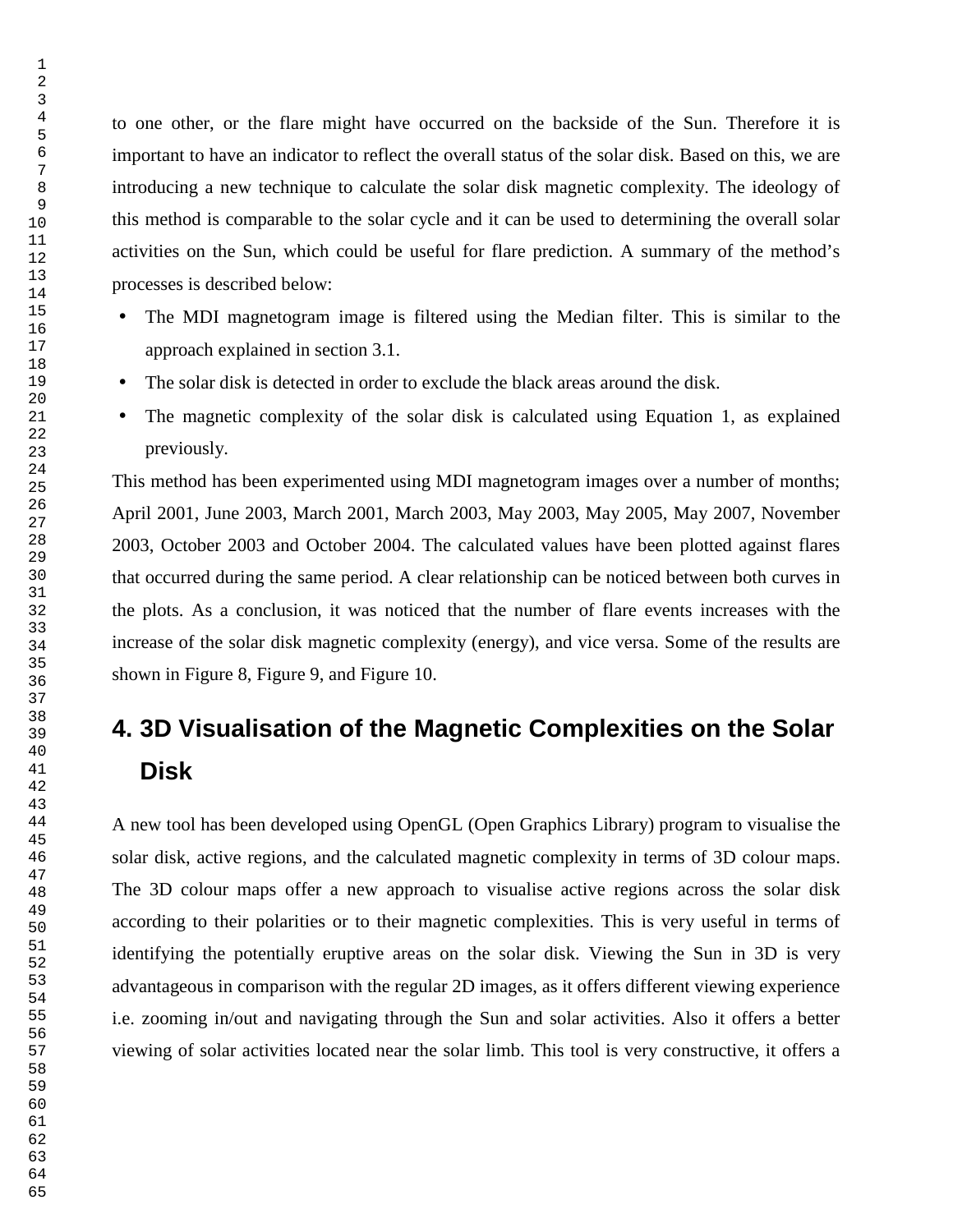new approach in visualising and investigating solar activities, and it can be used effectively in the field of space weather research.

The OpenGL based tool reads a text file as an input, which includes the properties of the extracted features from the magnetogram image under investigation. The steps that have been undertaken to extract the required features are explained below:

- The SOHO/MDI magnetogram image is converted to the Carrington Heliographic coordinates. Using the method employed in [23].
- Active regions are detected from the Heliographic coordinate image, using intensity filtering. The intensity filtering threshold value  $T_f$  for each image is found automatically using Equation 2, where,  $\mu$  is the mean,  $\sigma$  represents the standard deviation, and  $\alpha$  is a constant that is determined empirically based on the type of the features to be detected and the images.

$$
T_f = \mu \pm (\sigma \times \alpha) \tag{1}
$$

The value of the first threshold is determined using Equation (2) with the plus (+) sign and  $\alpha$ equal to 2. All pixels that have intensity values larger than this threshold are marked as active regions with north polarity. In the same manner, the second threshold is determined using Equation (2) with the minus (-) sign and  $\alpha$  equals to 2. Any pixel with intensity value less than this threshold is marked as active regions with south polarity.

- After detecting the pixels that represent active regions, the magnetic complexity values are calculated using Equation 1 and represented as colours ranging from red to green. Where red represents the highest complexity and green represents the lowest complexity.
- Then using Equation (3), 3D Cartesian coordinates of each pixel is calculated. In this equation, *B* is equal to latitude, *L* is equal to longitude of the detected solar pixel and *r* is equal to the radius of the solar disk that the new data is mapped to.

 $x = r \sin(B) \cos(L)$  $y = r \sin(B) \sin(L)$  (3)  $z = r \cos(B)$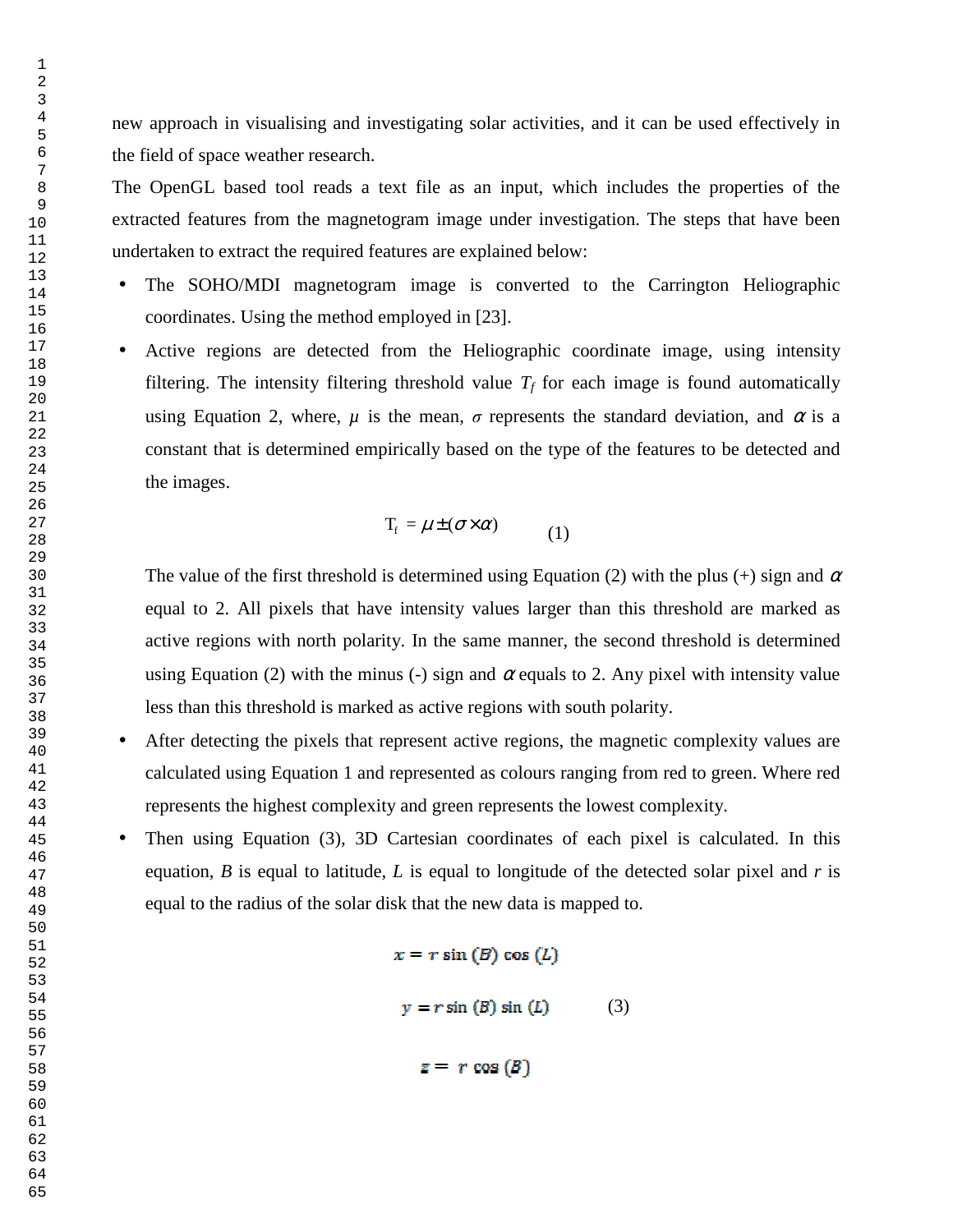• All the calculated 3D coordinates of the pixels are recorded to text files along with their colour values and visualised using the OpenGL based 3D tool.

This tool has been tested on the same active regions that had their magnetic complexities values investigated previously in section 3.1. The results of this model are shown in Figure 11 in three groups: (A), (B), and (C), and they can be compared to the previous results, which discussed in section 3.1 and presented in Figure 5, 6, 7 respectively. Each group in Figure 11 consists of four images. The first is a magnetogram image. The second image is a 3D colour map of the solar disk which shows the active regions as white/gray areas, where white represents the north polarity regions, and gray represents the south polarity regions. The third image is a 3D colour map of the solar disk which shows the high magnetic complexity areas represented as red colour and the low magnetic complexity areas represented as green colour. The red coloured areas indicate a potential flare eruption location, while the green coloured areas indicate quite locations. The forth image is a 3D wired view of the solar disk, which shows another view of the third image.

#### **5. Conclusion and Future Work**

Two new models have been presented in this paper. The first calculates the magnetic complexity in active regions and the solar disk. This model is based on the famous physical Ising model, which has been modified to suit the properties of this application. The second is to visualise the solar disk, active regions, and the calculated magnetic complexity in 3D colour maps. SOHO/MDI magnetogram images are used for this research. Both models have been developed with C++ programming language and OpenGL software for 3D applications. Also they have been tested on different groups of samples selected randomly from different time periods. The obtained results reveal a relationship between the calculated magnetic complexities in active regions and the solar disk with flares. Also, the calculated magnetic complexity values have been represented in a 3D model in order to visualise the flaring regions on the solar disk. These models demonstrate very significant findings and can be useful tools for solar imaging, space weather and applied imaging in general.

The aim of our research is to develop an automatic, real-time, and web-based system for solar flare forecasting. Currently, the models presented here can perform in real time. However,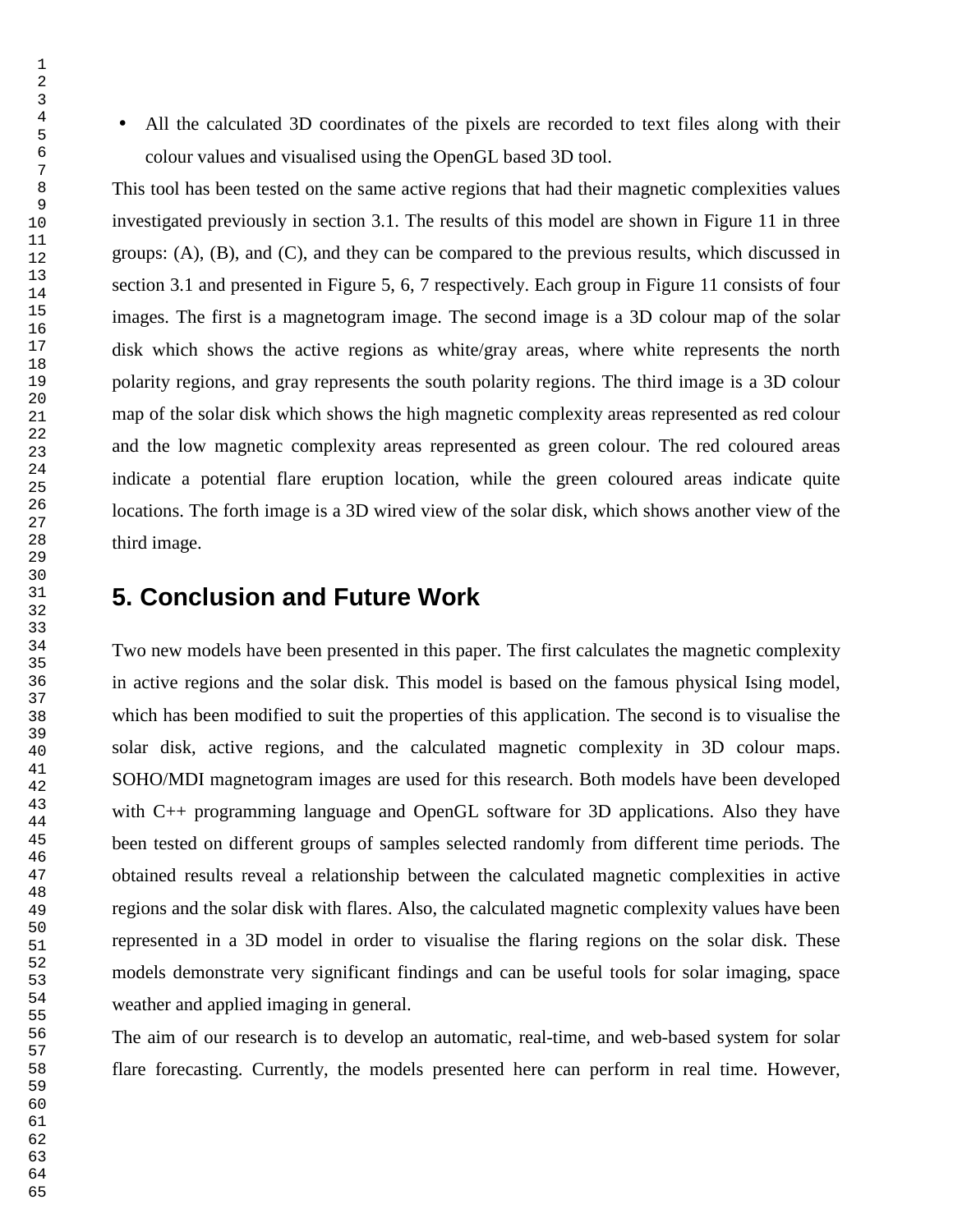> 

 $\overline{a}$ 

further work will be carried out on large amount of data in order to establish the exact correlation between the calculated magnetic complexities and flares in order to evaluate the capability of the model to accurately predict flare classes. This will be investigated using statistical or machine learning methods. Also, the magnetic complexity model will be integrated with ASAP (Automated Solar Activity Prediction). ASAP is an automated solar forecasting system which predict flares based on the sunspot's McIntosh classification and area [25] [26], available online<sup>3</sup>. This step will enable us to determine number of solar activities parameters which are related to flare events, such as: *sunspot's McIntosh classifications*, s*unspots' area, active region's magnetic complexity,* and *solar disk magnetic complexity*, which can provide better flare prediction. Finally, the 3D visualisation model will be updated so it can be used to reconstruct and represent other solar images i.e. SOHO/MDI Continuum images, EIT images, etc., and represent the solar features that are presented in these images.

#### **References**

[1] M. Moldwin, *An Introduction to Space Weather*. Los Angeles, 2008.

[2] O. o. t. F. C. f. Meteorology, "National Space Weather Program Strategic Plan," 1995.

[3] H. Koskinen, E. Tanskanen, R. Pirjola, and A. Pulkkinen, "SPACE WEATHER EFFECTS

CATALOGUE," *ESA Space Weather Study (ESWS),* January 2 2001.

[4] N. R. C. Committee on the Societal and Economic Impacts of Severe Space Weather Events: A Workshop, *Severe Space Weather Events--Understanding Societal and Economic Impacts:A Workshop Report*. Washington,: THE NATIONAL ACADEMIES PRESS, 2008.

[5] S. T. Online, "Halloween Storm Surge Shocks Earth." vol. 2008: Space Today Online, 2004.

[6] R. Qahwaji and T. Colak, "Automatic Prediction of Solar Flares using Machine Learning: Practical Study on the Halloween Storm," in *IEEE conference on Recent Advances in Space Technologies* Istanbul: IEEE, 2007.

[7] J. Feynman and S. B. Gabriel, "On Space Weather Consequences and Predictions," *J Geophys. Res.,* vol. 105, pp. 10 543- 10 564, 2000.

[8] M. Pick, C. Lathuillere, and J. Lilensten, "Ground Based Measurements," *ESA Space Weather Programme Feasibility Studies,* 2001.

[9] D. Lenz, "Understanding and Predicting Space Weather," *The Industrial Physicist,* pp. 18-21, 2004. [10] S. T. Dispatch, "Internet Space Weather And Radio Propagation Forecast Course," Solar Terrestrial Dispatch, 1996-2001.

<sup>&</sup>lt;sup>3</sup> http://spaceweather.inf.brad.ac.uk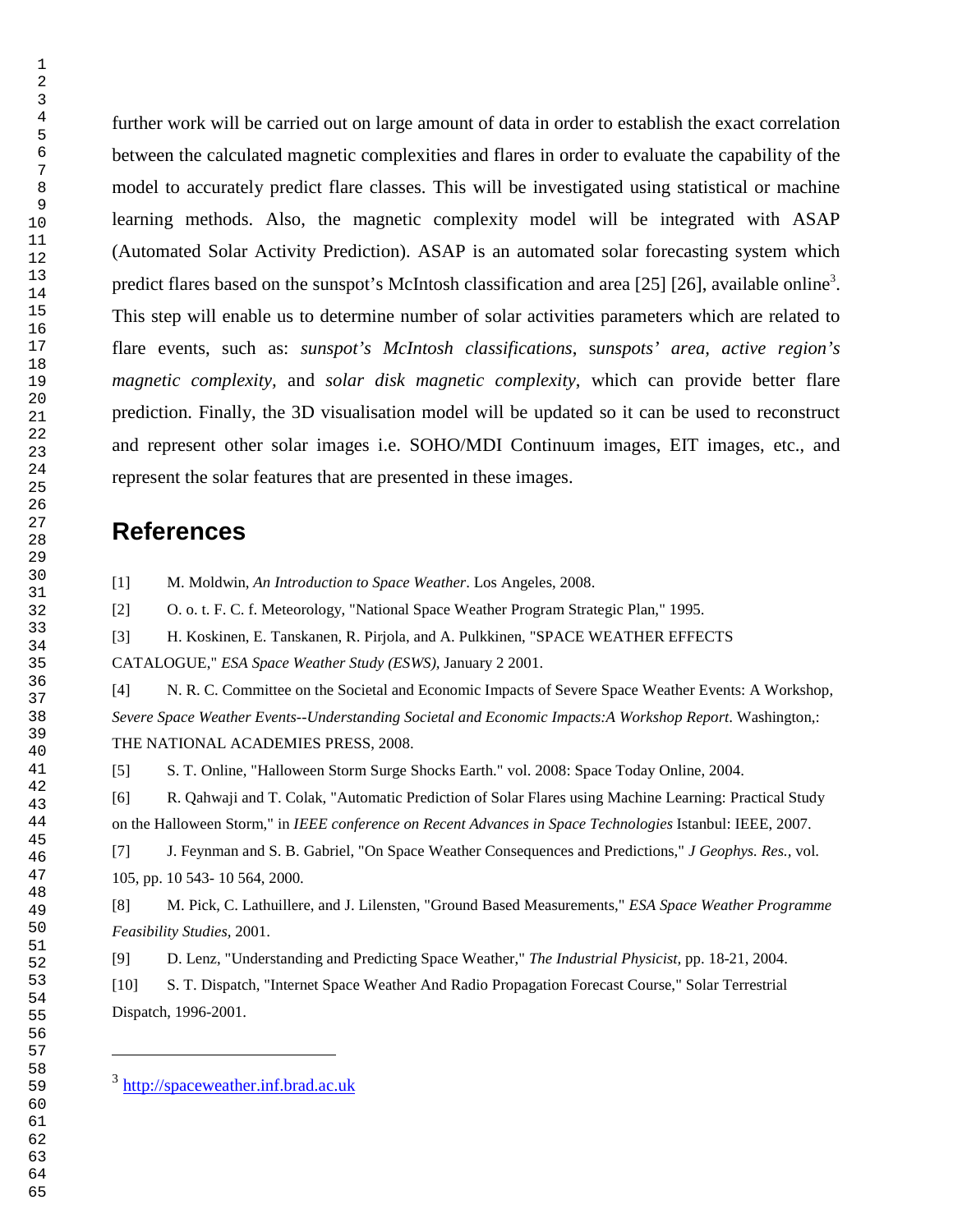[11] P. H. Scherrer, R. S. Bogart, R. I. Bush, J. T. Hoeksema, A. G. Kosovichev, J. Schou, W. Rosenberg, L.

Springer, T. D. Tarbell, A. Title, C. J. Wolfson, I. Zayer, and T. M. E. Team, "The Solar Oscillations Investigation - Michelson Doppler Imager," *Solar Physics,* vol. 162, pp. 129-188, December 1995.

[12] E. Ising, "Beitrag zur Theorie des Ferromagnetismus," *Z. Phys,* vol. 31, pp. 3-4, 1925.

[13] O. Ahmed, R. Qahwaji, T. Colak, T. Dudok De Wit, and S. Ipson, "A New Method for Processing Solar Images to Calculate the Magnetic Energies Associated with Active Regions," in *Systems, Signals and Devices, 2008. IEEE SSD 2008. 5th International Multi-Conference on*, 2008, pp. 1-5.

[14] O. Ahmed, R. Qahwaji, T. Colak, T. Dudok De Wit, and S. Ipson, "Applying a Modified Ising Algorithm to Calculate the Energy of Solar Active Regions in Solar Images," in *Communications, Computers and Applications, 2008. MIC-CCA 2008. Mosharaka International Conference on*, Amman, 2008, pp. 43-48.

[15] S. NetLinks, "Tracking the Movement of Sunspots," Science NetLinks.

[16] K. R. Lang, *Sun, Earth and Sky*: Springer, 1995.

[17] J. P. Sethna, "Statistical Mechanics: Entropy, Order Parameters, and Complexity," OXFORD, 2007.

[18] Rowe GW and T. LE, "A thermodynamic theory of codon bias in viral genes," *J Theor Biol,* vol. 101, pp. 171–203, 1983.

[19] I. A, P. C, and P. F, "Evidence for nonrandom hydrophobicity structures in protein chains," *Proc Natl Acad Sci USA* vol. 93, pp. 9533–9538, 1996.

[20] R. J. Ahsan A, Bruinsma R, "Elasticity theory of the B-DNA to S-DNA transition," *Biophys J,* vol. 74, pp. 132–137, 1998.

[21] S. T. Wierzchon, "Ising Model," E. W. Weisstein, Ed.: WOLFRAM RESEARCH, 1996-2007.

[22] M. J. Knoll, K.D. Leka, G. Barnes, "Statistical Prediction of Solar Flares Using Line of Sight Magnetogram Data," 31 July 2008.

[23] T. Colak and R. Qahwaji, "Automated McIntosh-Based Classification of Sunspot Groups Using MDI Images," *Solar Physics,* vol. 248, pp. 277-296, 2008.

[24] R. C. Gonzalez and R. E. Woods, *Digital Image Processing*.

[25] R. Q. T. Colak, "ASAP: A Hybrid Computer Platform Using Machine Learning and Solar Imaging for Automated Prediction of Significant Solar Flares," *SPACE WEATHER,* 2008.

[26] T. C. R. Qahwaji, "Automatic Detection and Verification of Solar Features," *International Journal of Imaging Systems Technology,* vol. 15, pp. 199-210, 2005.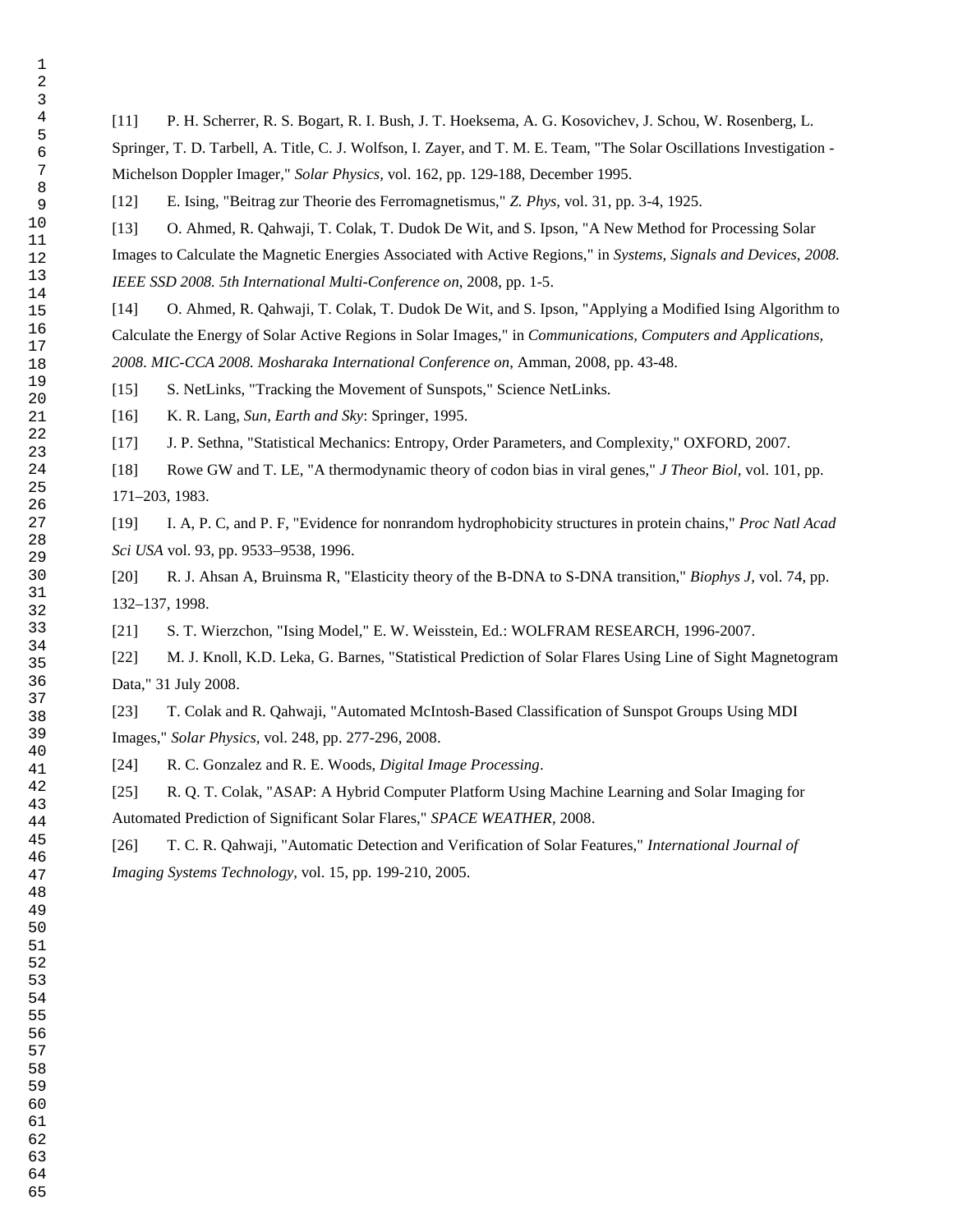

Figure 1. SOHO/MDI Magnetogram Image.



Figure 1. A sample of an active region showing the interaction between opposite polarity areas according to the magnetic complexity model. Each spin within the white area  $(+)$  will be multiplied by all the spins in the black area  $(-)$ .



Figure 3. The three images above shows the re-mapping stages and how it affects an investigated region. Image date: 2003.05.22 06:24. Region NOAA number: 365. (A) The original magnetogram image in Heliocentric Cartesian coordinates. (B) The solar disk represented in Carrington Heliographic coordinates. (C) The solar disk re-mapped and represented in Heliocentric Cartesian coordinates, showing the active regions under investigation near the centre.



NOAA 10486 2003.10.30 00.00

Figure 4. An active region before (Left) and after (Right) applying the  $3 \times 3$  Median filter.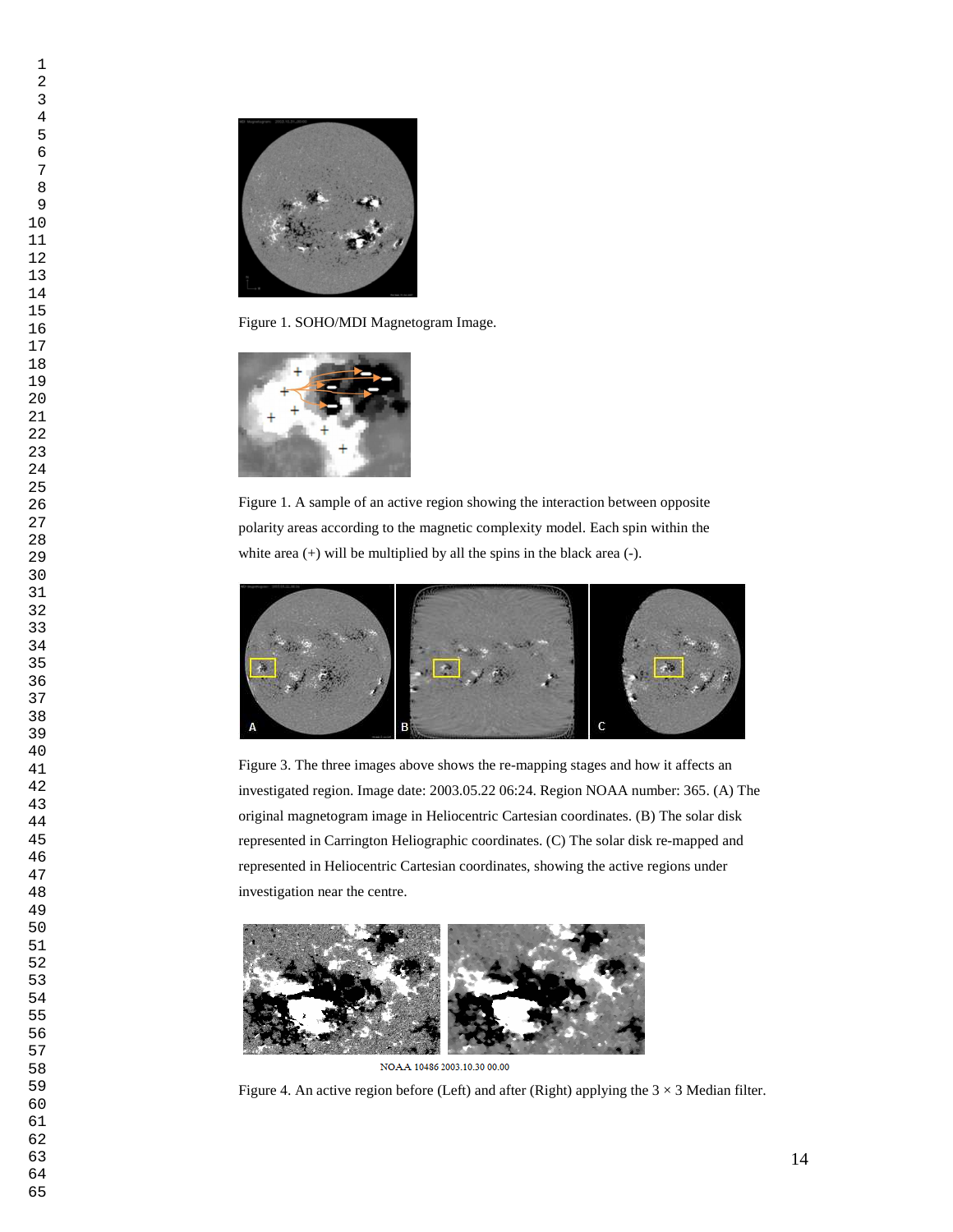

Figure 5. The curve represents the energy (Magnetic Complexity) of active region 482.Very low energy and no flares were recorded within the region.



Figure 6. The curve represents the energy (Magnetic Complexity) of active region 365. A gradual build up in energy with flares occurred as groups separated by a period of time.



Figure7. The curve represents the energy (Magnetic Complexity) of active region 9393. The energy is very high, accompanied by a high number of flares with short time intervals.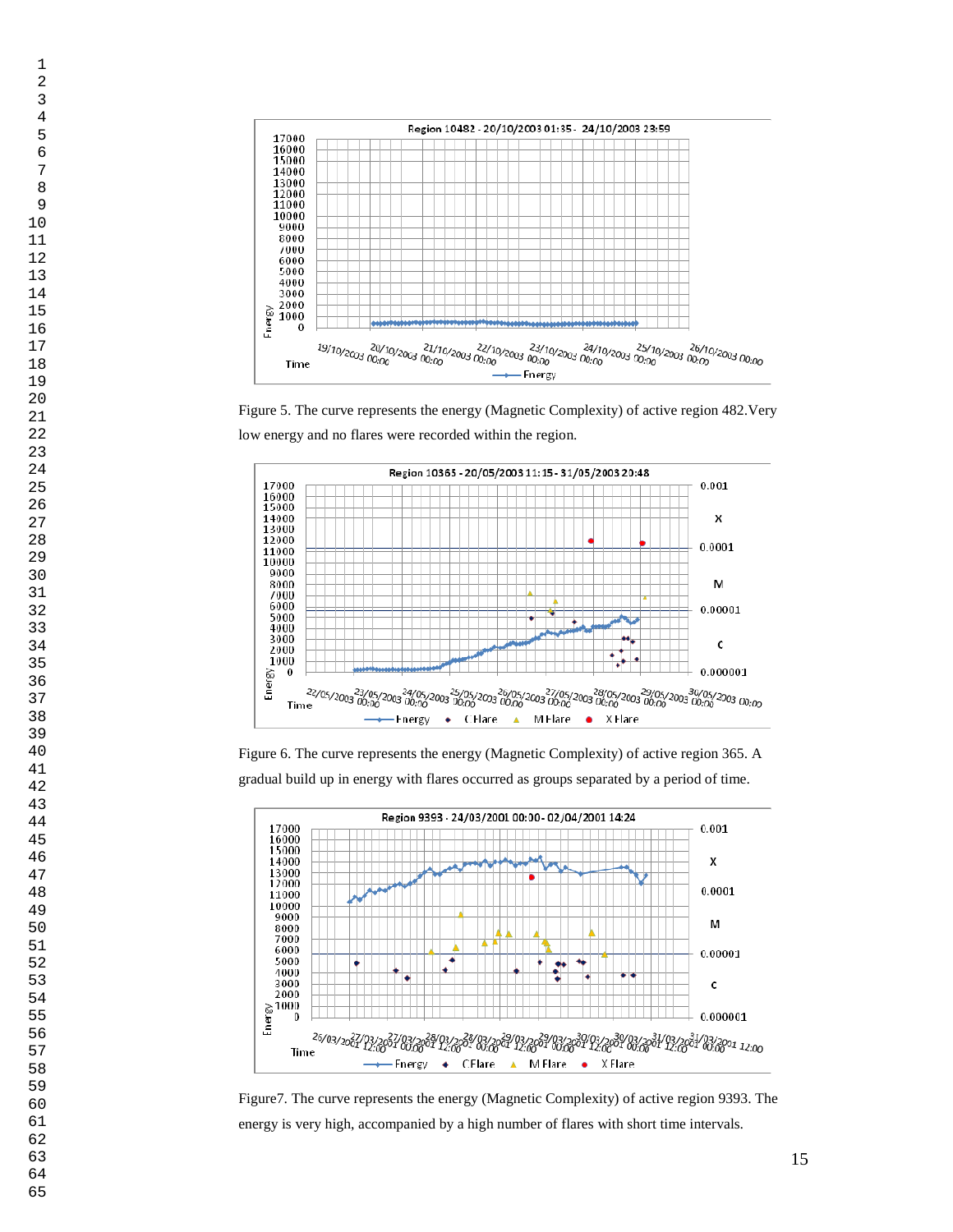

Figure 8. This plot shows the solar disk energy (Magnetic Complexity) and flares which ocured in Octber 2003.



Figure 9. This plot shows the solar disk energy (Magnetic Complexity) and flares which ocured in October 2004.



Figure 10. This plot shows the solar disk energy (Magnetic Complexity) and flares which ocured in May 2007.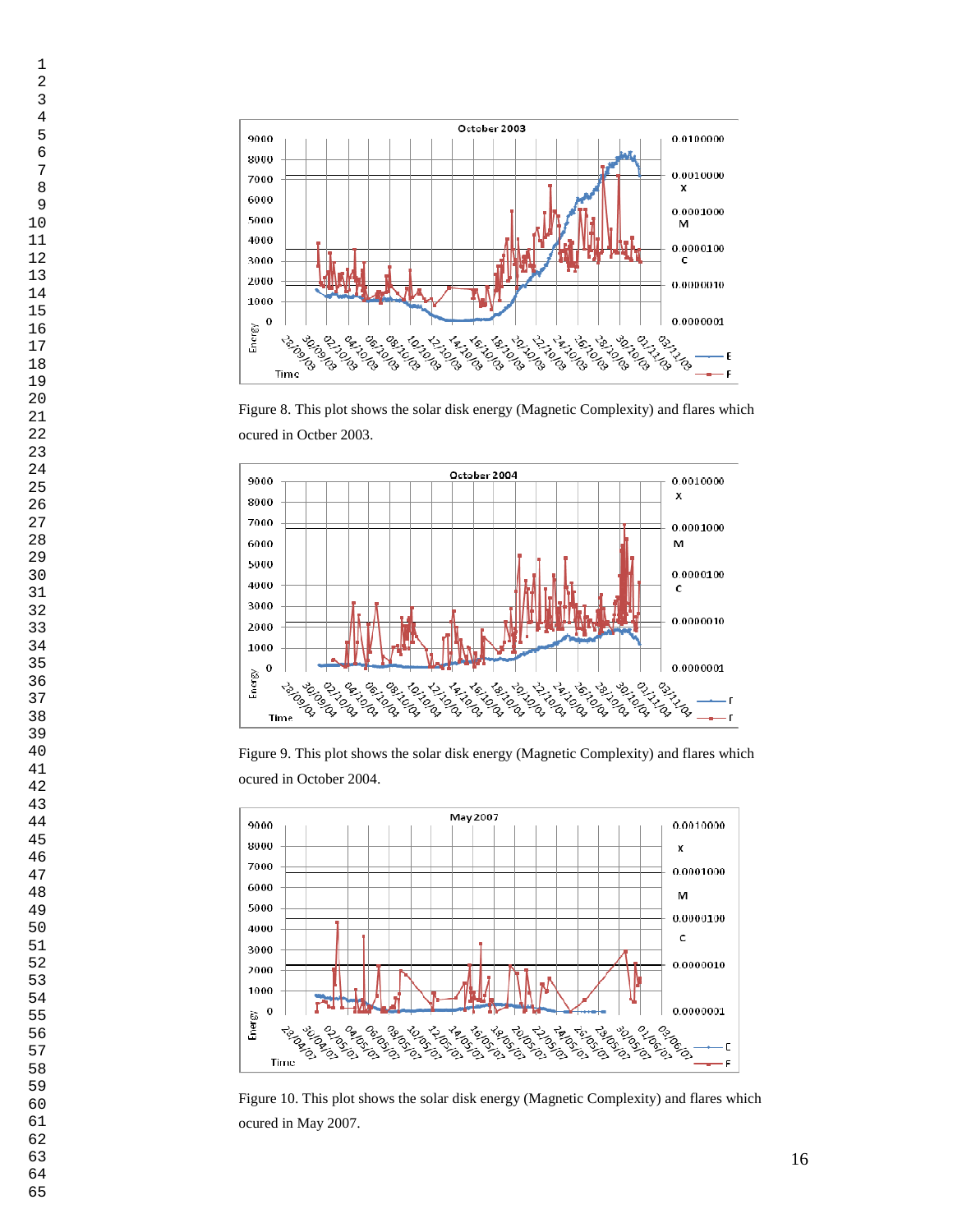

Figure 11. For each group, the 1st image is a magnetogram image, with the active regions under investigation surrounded by a yellow square, as a reference point, so it can be compared with the related images in the group. The  $2<sup>nd</sup>$  image present active regions in 3D colour map. The  $3<sup>rd</sup>$  image presents magnetic complexity regions. The  $4<sup>th</sup>$  image shows the solar disk in the  $3<sup>rd</sup>$  image in wired view.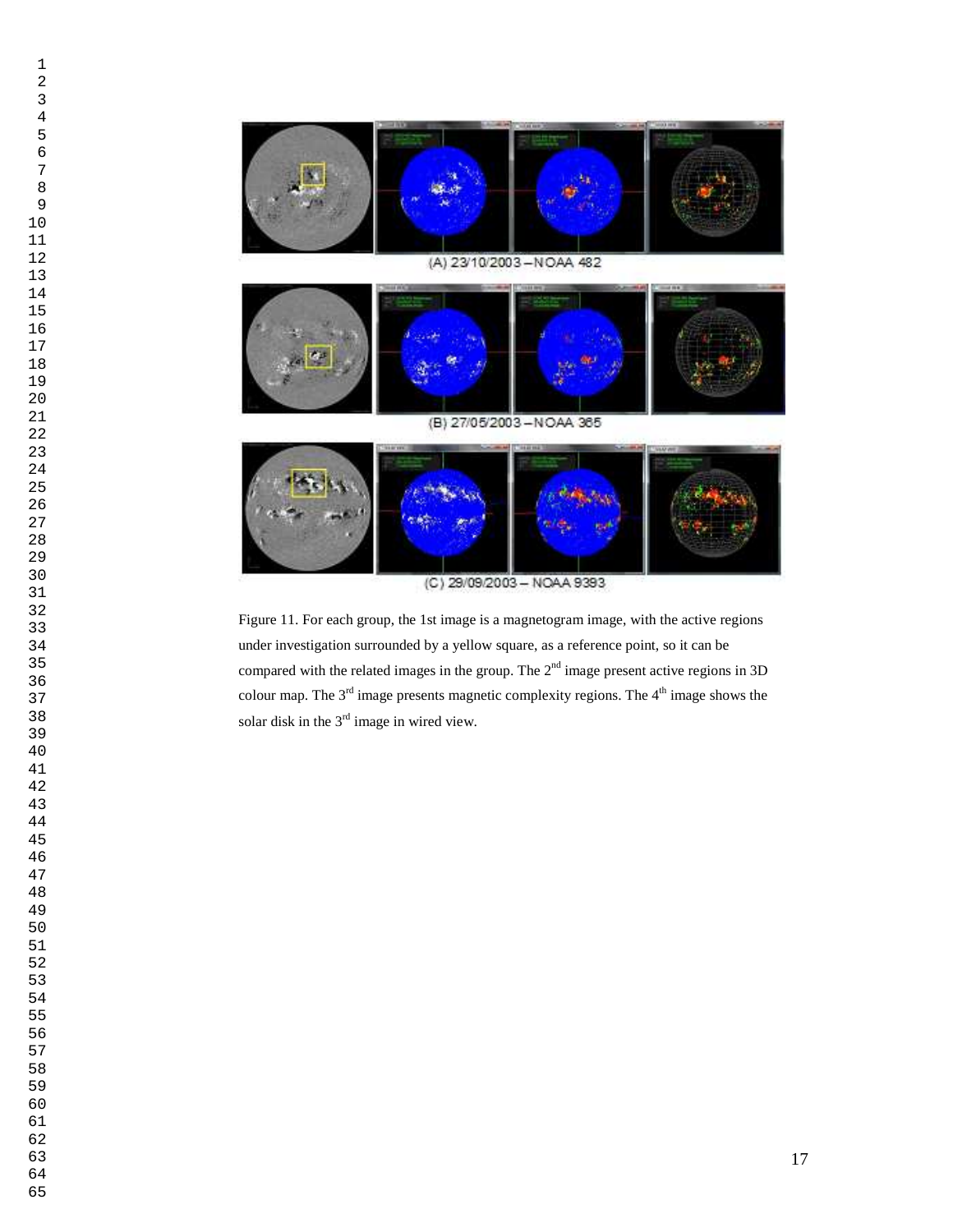Omar is currently a full-time PhD student working in the field of automated detection and tracking of solar features and solar activities prediction. He received his Higher National Diploma in Software Development from Bradford College and graduated from Bradford University with a first class B.Sc honors degree in Software Development Applications in 2007. His research interests include; space weather, digital image processing, applications development, and machine learning.